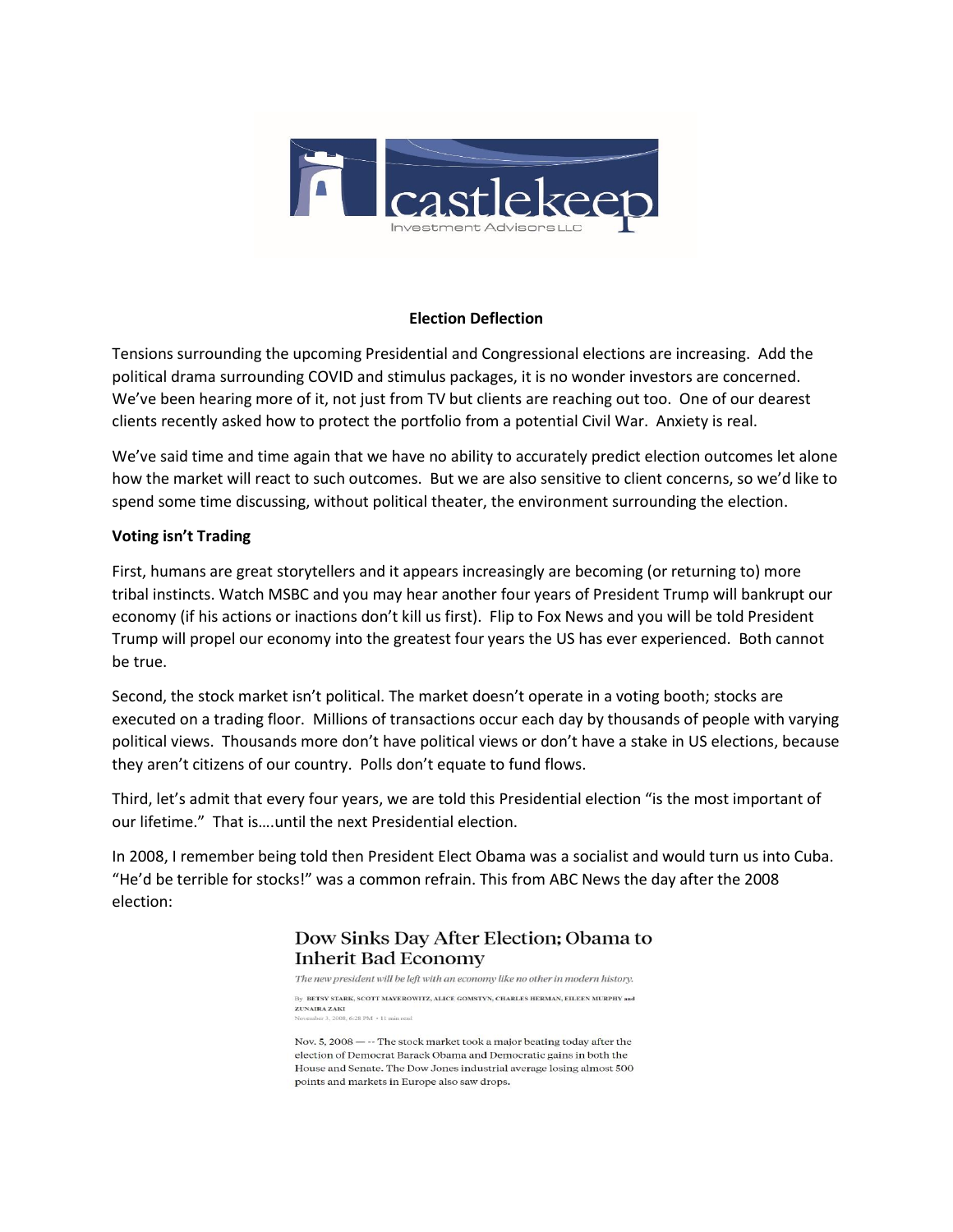In 2016, I was also told the market would drop by 50% should Candidate Trump be elected President. This was the CNBC headline:

**FAST MONEY** 

# If Trump wins, stocks will crash 50%: **Wedbush pro**

PUBLISHED WED, MAR 16 2016-8:00 AM EDT | UPDATED WED, MAR 16 2016-8:00 AM EDT

Both Presidents experienced recessions. Both Presidents experienced painful corrections. Both fought wars, terrorism, poverty and pandemics. Both were criticized. Both were celebrated. The US economy and the US stock market performed well under both Administrations.

This is nothing new. In fact, it turns out the US Economy and US stock market grow over time regardless of which party is in power.



Below is the US GDP since 1947:

## And here's the growth of \$1 invested in the S&P 500 Index since 1927. Seems like the market grew despite who was in power:

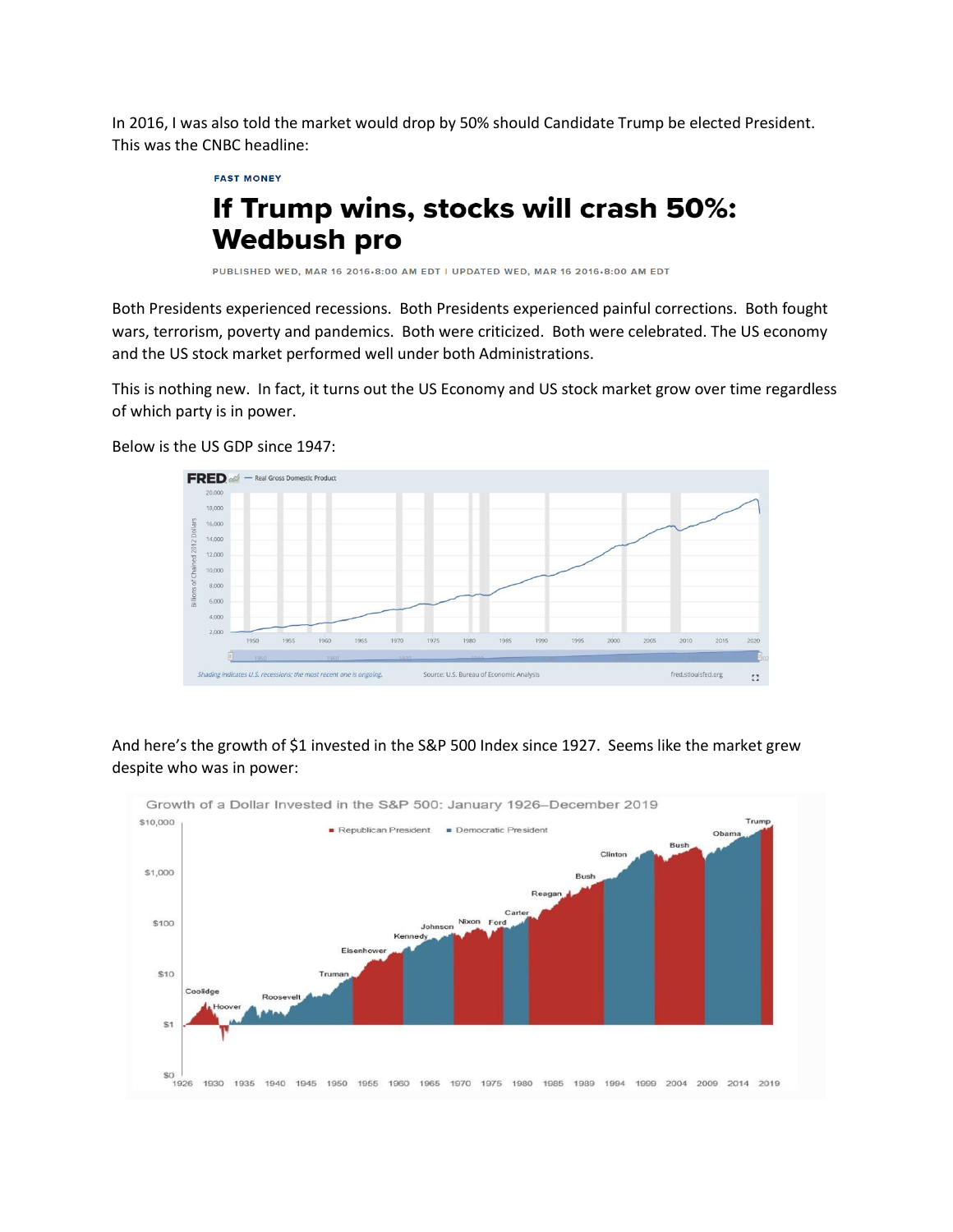#### **Short vs. Long**

We aren't blind to the fact that political headlines can move markets in the short-term. We are entering the most sensational period for political headlines—mere weeks from the election. Markets are volatile and unpredictable. For that reason, this period of time tends to be weak for the stock markets. History tells us that many investors seem to sit on the sidelines until an election is decided. This from Bank of America Merrill Lynch:



Source: BofA Merrill Lynch Global Research, @WallStJesus

In presidential election years, September and October (red) average a negative return of -0.31% and - 0.24% respectively but then tend to recover in November and December with more sizable gains. So rather than try and time this, why not just stay invested? Despite what the TV tells you, you don't *have* to do anything with your investments.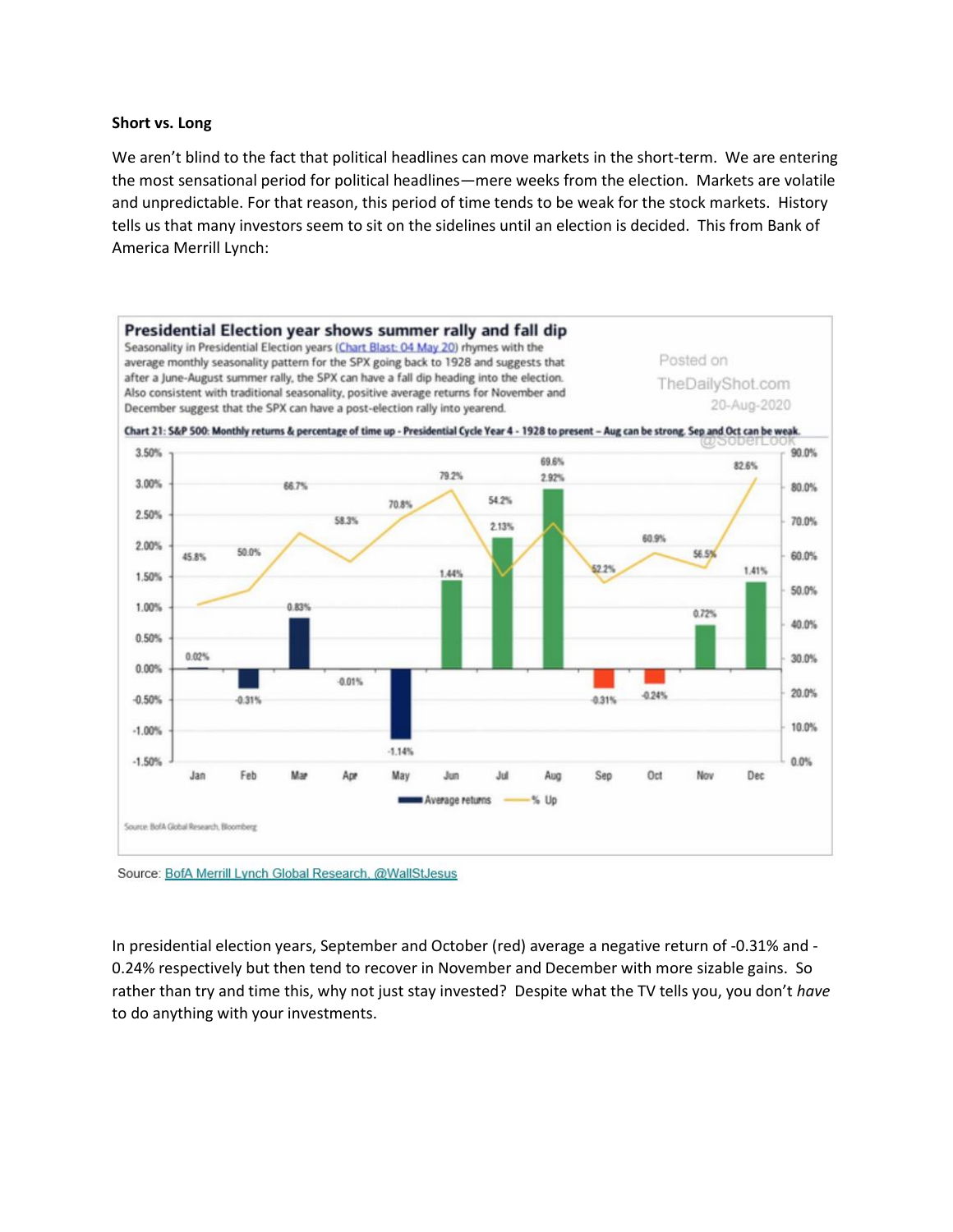#### **Gridlock**

If you are agnostic as to which President wins, what should you root for? A divided government. Turns out that's the best recipe for stock market returns since 1928. The below is from Goldman Sachs.



Source: Goldman Sachs Global Investment Research

Drill down further and the best combination for stock market returns has been a Democrat controlled Senate, Republican controlled House and a Democrat President. Second best? Republican Senate, Democrat House and Republican President. This from Fortune and Strategas: